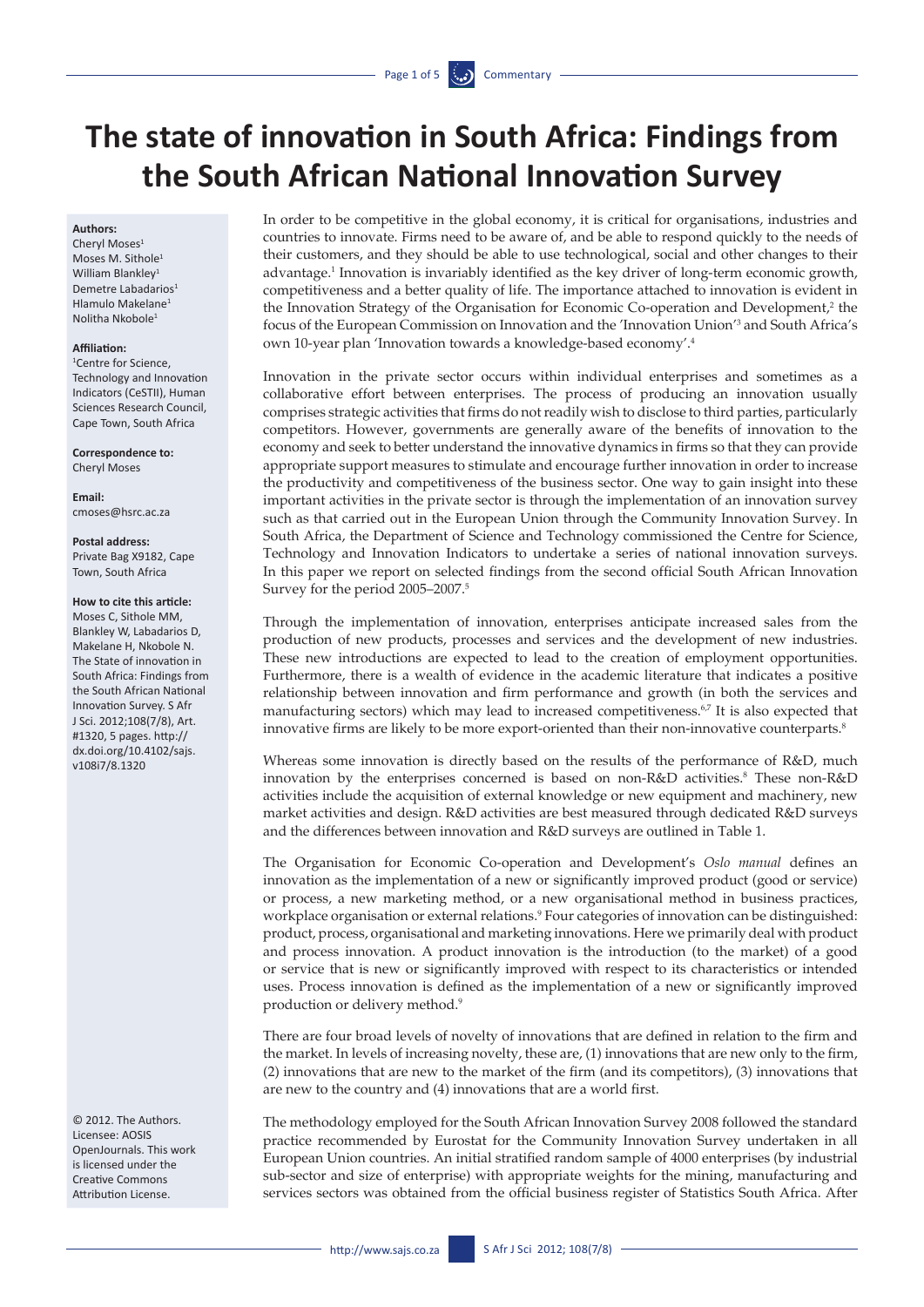'cleaning' the sample, the remaining entries in the database comprised 2836 enterprises, weighted to statistically represent a total population of 22 849 enterprises. Following the field work to target enterprises, which involved two rounds of postal surveys, email follow-ups and two phone call reminders, the realised sample comprised a total of 757 completed and returned questionnaires, which gave an overall response rate of 26.7% based on the final sample of 2836 enterprises.

From the South African Innovation Survey 2008 (covering the years 2005–2007) a total of 65.4% of enterprises engaged in innovation activities, while 34.6% of enterprises reported no innovation activities (Figure 1). Successful innovations (where innovative products were introduced to the market or innovative processes were implemented within the enterprise) were recorded by 27.2% of enterprises. Successful innovators consisted of product only innovators (8.9%), process only innovators (10.3%) and innovators with both product and process innovations (7.9%). Unsuccessful innovators (38.2% of enterprises) reported that they had only abandoned and/or ongoing innovation activities. Of these enterprises, a mere 1% reported only abandoned innovations and a further 3.5% had both abandoned and ongoing innovation activities, leaving a total of 33.7% of enterprises with only ongoing innovation activities.

South African enterprises spent the equivalent of 1.7% of their turnover on innovation activities in 2007. Their total expenditure on innovation activities was nearly R57 billion, of which R12.1 billion (or 21.2%) was spent on in-house R&D activities (Table 2). A further R6.4 billion was spent on outsourced R&D, which comprised R&D carried out by other enterprises on contract or as part of an agreement, the results of which will most likely be incorporated into new innovative products or processes by the contracting firm. The bulk of innovation expenditure (R33.9 billion or 59.5% of the total innovation expenditure) was spent on the acquisition of machinery, equipment and software. A further R4.5 billion (or 7.8% of the total innovation expenditure) was spent on the acquisition of other external knowledge, such as licenses or technical know-how. Service-based industries spent more

**TABLE 1:** Differences between R&D surveys and innovation surveys.

| than industrial enterprises on extramural or outsourced R&D     |
|-----------------------------------------------------------------|
| and the acquisition of other external knowledge, indicating     |
| that they may have less internal resources for innovation       |
| activities than do industrial enterprises. Service-based        |
| enterprises spent R5.3 billion on intramural R&D compared       |
| to the R6.7 billion spent by industrial enterprises; both these |
| figures represent substantial investments in developing new     |
| internal knowledge for the enterprises concerned. Innovation    |
| expenditure was only reported for the 2007 financial year       |
| and the finding that the majority of expenditure was on         |
| ongoing innovation activities indicates that most innovations   |
| take more than a year to develop $-$ this time dimension is     |
| an important consideration for policymakers and deserves        |
| greater research focus.                                         |

A question additional to the Community Innovation Survey was included in the South African Innovation Survey 2008, namely were the innovations new to the world or new to South Africa? Out of a total of 14 934 innovative enterprises, 4.4% of these reported innovations that were not only new to the market but also new to the world, while 23.1% indicated that their innovations were new to the market and new to South Africa (Figure 2). In addition, 18.2% of enterprises indicated that their innovations were new to the firm and also a South African first, while 3.7% of enterprises claimed that they introduced innovations that were both new to the firm and a world first. However, it should be noted here that these 'new-to-the-world' and 'new-to-South-Africa' innovations were as reported by respondents, and, because of the nature of the innovation survey, have not been subjected to further validation.

Innovations are clearly important to the bottom line of enterprises. Respondents were asked to report the percentage of turnover accounted for by innovations that were new to the market or new to the firm or products that were unchanged or marginally modified. The bulk of the turnover (85% or R2100 billion) was attributed to these marginally modified or unchanged products (Figure 3). New-to-the-market innovations accounted for 8.5% of the turnover or R209.5 billion, while innovations that were new to the firm provided 6.5% of turnover (or R160.5 billion).

| <b>R&amp;D surveys</b>                                                                               | Innovation surveys                                                                                                                |  |  |  |  |
|------------------------------------------------------------------------------------------------------|-----------------------------------------------------------------------------------------------------------------------------------|--|--|--|--|
| Based on the OECD guidelines in the Frascati manual (2002);<br>no recommended questionnaire template | Based on the OECD and Eurostat guidelines in the Oslo manual (2005) and the<br>Community Innovation Survey questionnaire template |  |  |  |  |
| Purposive survey aims to cover all R&D performers in all economic sectors                            | Stratified, random sample of business enterprises from selected sectors                                                           |  |  |  |  |
| Results comprise a census of R&D performers (sometimes estimates are made)                           | Results are extrapolated to represent the business population                                                                     |  |  |  |  |
| Results provide an international benchmark (R&D as % GDP) as well as policy inputs                   | Results are used for international comparisons and provide inputs for policy                                                      |  |  |  |  |
| R&D is well understood and surveys are fairly standard                                               | Innovation is poorly understood and innovation surveys are still evolving                                                         |  |  |  |  |
| OECD, Organisation for Economic Co-operation and Development.                                        |                                                                                                                                   |  |  |  |  |

**TABLE 2:** Innovation expenditure (R million) by type of innovation, 2007.

| $\frac{1}{11}$ . The contract of the contract $\frac{1}{11}$ is the contract of the contraction, 2007. |                                                |                                   |                            |                                          |                                                                    |  |  |  |  |
|--------------------------------------------------------------------------------------------------------|------------------------------------------------|-----------------------------------|----------------------------|------------------------------------------|--------------------------------------------------------------------|--|--|--|--|
| <b>Expenditure (R million)</b>                                                                         | <b>Enterprises with</b><br>innovation activity | <b>Product only</b><br>innovators | Process only<br>innovators | <b>Product and process</b><br>innovators | <b>Enterprises with only</b><br>ongoing or abandoned<br>activities |  |  |  |  |
| Total expenditure                                                                                      | 56 958                                         | 1768                              | 1316                       | 9219                                     | 44 656                                                             |  |  |  |  |
| In-house R&D                                                                                           | 12 0 9 7                                       | 263                               | 47                         | 469                                      | 11 3 18                                                            |  |  |  |  |
| Outsourced R&D                                                                                         | 6479                                           | 268                               | 142                        | 46                                       | 6023                                                               |  |  |  |  |
| Acquisition of machinery, equipment and software                                                       | 33 9 20                                        | 806                               | 1114                       | 7814                                     | 24 187                                                             |  |  |  |  |
| Acquisition of other external knowledge                                                                | 4461                                           | 431                               | 13                         | 890                                      | 3127                                                               |  |  |  |  |

*Source*: Data derived from the Innovation Survey 2008 database.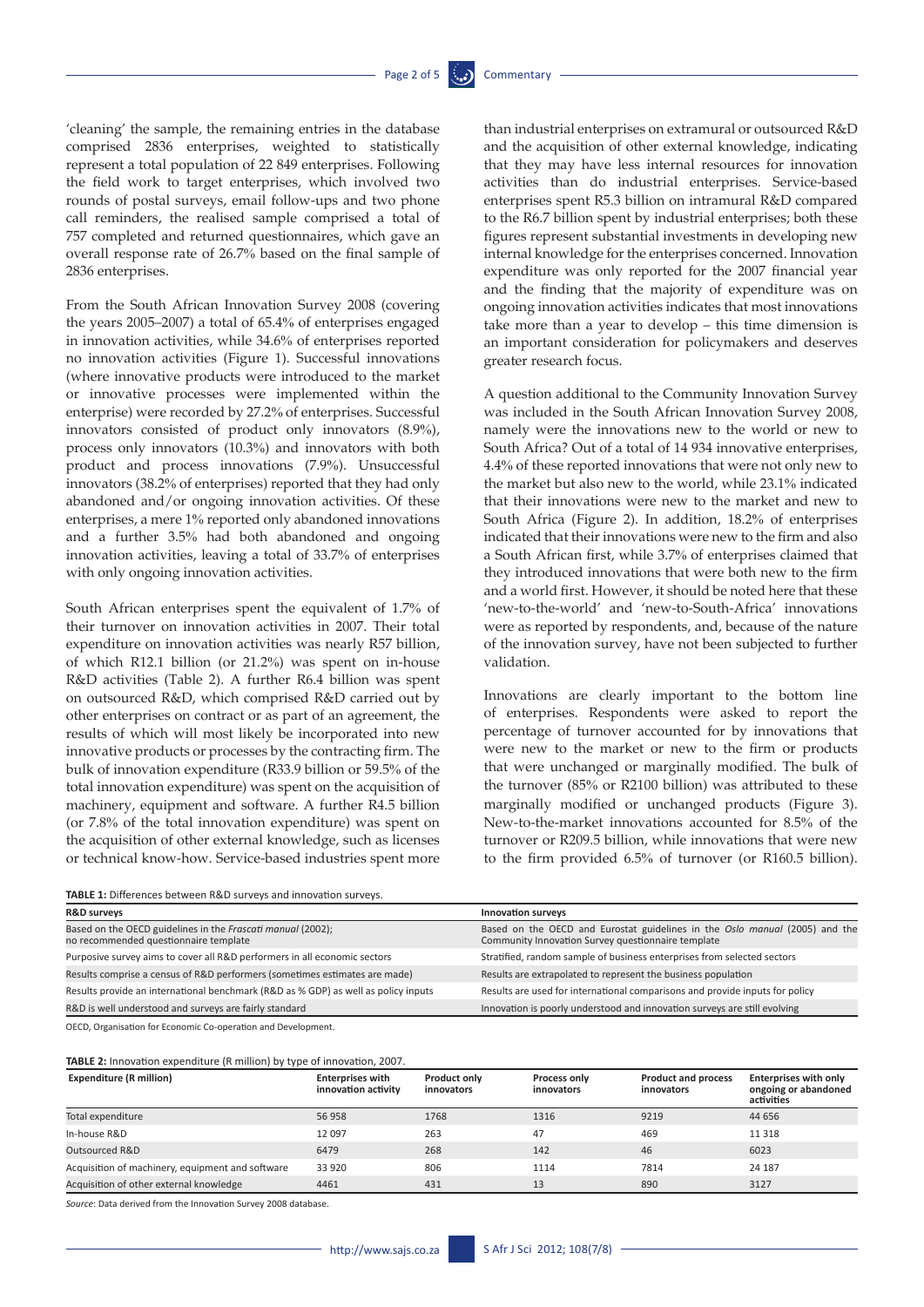



*Source*: Data derived from Moses et al.5

**FIGURE 1:** Innovation rate of South African enterprises by type of innovation activity, 2005–2007.

Considering that the total innovation expenditure in 2007, as claimed by enterprises, was R57 billion, these figures indicate that the return on innovation is worthwhile – in this case a total turnover of R370 billion. However, it is important to note that different time periods for innovation expenditure and turnover from new products are recorded in snapshot innovation surveys.

Not only are innovations important for the viability and profitability of enterprises, but they also have valuable beneficial outcomes or effects for innovative firms. The most important outcome of innovations for enterprises was an increase in the range of goods or services introduced to the market and 31.2% of enterprises indicated this result as an outcome of innovation activities (Figure 4). The second most important outcome of innovations was the improved quality of goods or services as reported by 30.7% of enterprises. The third most important effect was increased capacity of production or service provision and 25.6% of enterprises indicated that this outcome was highly important, while 17.0% reported that entry into new markets or improved market share were highly important effects of innovation. These important effects of innovation are all vital aspects of business enterprises' competitiveness in local and global markets. Surprisingly, relatively few enterprises indicated that reduced labour costs per unit output (8.9%) were a highly important effect of innovation; and reducing environmental impacts or improved health and safety was only regarded as highly important by 6.3% of enterprises. While this profile is a South African one identified through the Innovation Survey 2008, it is very similar to that of the previous South African survey of 2008<br>
2008<br>
2008<br>
2008<br>
2008<br>
2008<br>
2008<br>
2008<br>
2008<br>
2008<br>
2008<br>
2008<br>
2008<br>
2008<br>
2008<br>
2008<br>
2008<br>
2008<br>
2008<br>
2008<br>
2008<br>
2008<br>
2008<br>
2008<br>
2008<br>
2009 By most other contents provided innovation<br>
2008<br>
2008<br>
2008 By the





**FIGURE 2:** Percentage of innovative firms with new-to-the-market or new-tothe-firm innovations that were a first in South Africa or the world.



*Source*: Moses et al.11

**FIGURE 3:** Breakdown of turnover (in billion Rands) in 2007 of product (goods and services) innovators, by product type.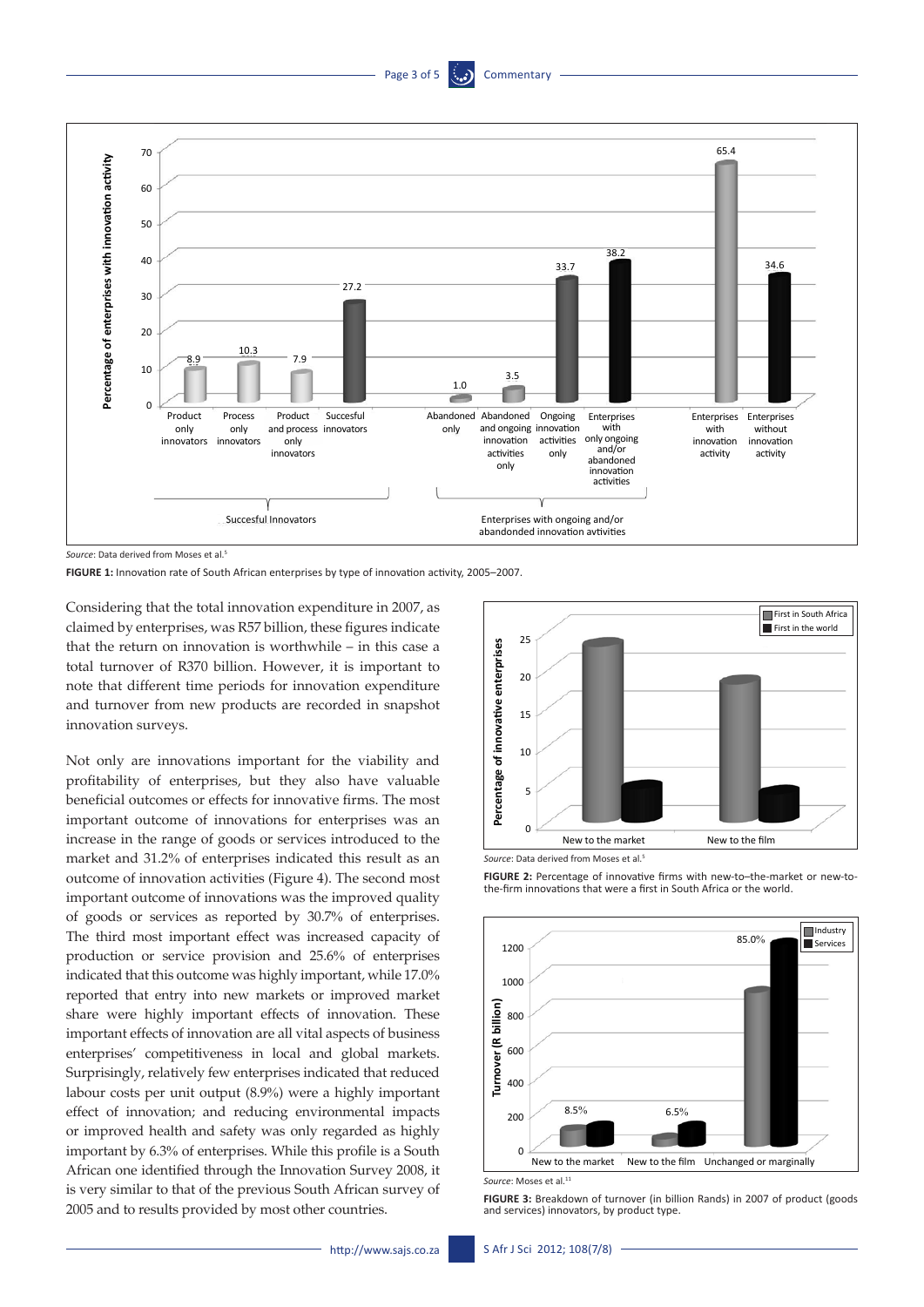## Page 4 of 5



Source: Moses et al.<sup>11</sup>

**FIGURE 4:** Outcomes of innovation considered to be highly important to enterprises, 2005–2007.

A further important competitive advantage to innovative enterprises is that innovative enterprises tend to be more export-orientated than are non-innovative enterprises. Noninnovative enterprises were more likely to distribute their goods and services in only some South African provinces (65.3%) compared to innovative enterprises (40.2%). More than half (56.6%) of innovative enterprises indicated that they sold their goods and services to the broader national South African market, whereas only 30.8% of non-innovative enterprises did so (Figure 5). In terms of foreign markets, 28.8% of innovative enterprises reported selling goods and services in the rest of Africa while only 9.9% of noninnovative firms did so. Markets in Europe were the target of 20.4% of innovative enterprises while only 5.7% of noninnovative enterprises appeared to actively sell goods and services in Europe. Similarly, 13.2% of innovative enterprises distributed goods and services in the USA, while 2.4% of non-innovative enterprises were active in the USA market and 12.8% of innovative enterprises served markets in Asia, while only 2.7% of non-innovative enterprises exported to Asia.

A further notable finding from the Innovation Survey 2008 was that enterprises with innovation activities tended to be the largest employers. Both innovative service and industrial enterprises employed more than 90% of the employees reported for all enterprises. Thus, while there were 14 934 innovative enterprises and 7915 non-innovative enterprises, the innovative enterprises employed 3.3 million employees while the non-innovative enterprises employed only about 0.27 million employees, indicating that innovation tends to create employment (Table 3).

A relatively high proportion of firms may be involved in innovation activities such as R&D, which may lead to high innovation in a country, but the more important indicator is



Source: Moses et al.<sup>11</sup>

**FIGURE 5:** Geographic distribution of goods and services sold by innovative and non-innovative South African enterprises, 2005–2007.

**TABLE 3:** Number and percentage of employees in South African enterprises, 2007.

| South African enterprises               |                        | Industry     |                        | <b>Services</b> |                        | Total |  |
|-----------------------------------------|------------------------|--------------|------------------------|-----------------|------------------------|-------|--|
|                                         | Number of<br>employees | $(%)$ Sector | Number of<br>employees | $(%)$ Sector    | Number of<br>employees | (%)   |  |
| Enterprises with innovation activity    | 1574340                | 90.8         | 1785839                | 93.8            | 3 249 997              | 92.3  |  |
| Enterprises without innovation activity | 160 429                | 9.2          | 1675657                | 6.2             | 270 611                | 7.7   |  |
| All enterprises                         | 1 734 769              | 100          | 110 182                | 100             | 3 5 2 0 6 0 8          | 100   |  |

**Source: Data derived from Moses et al.**